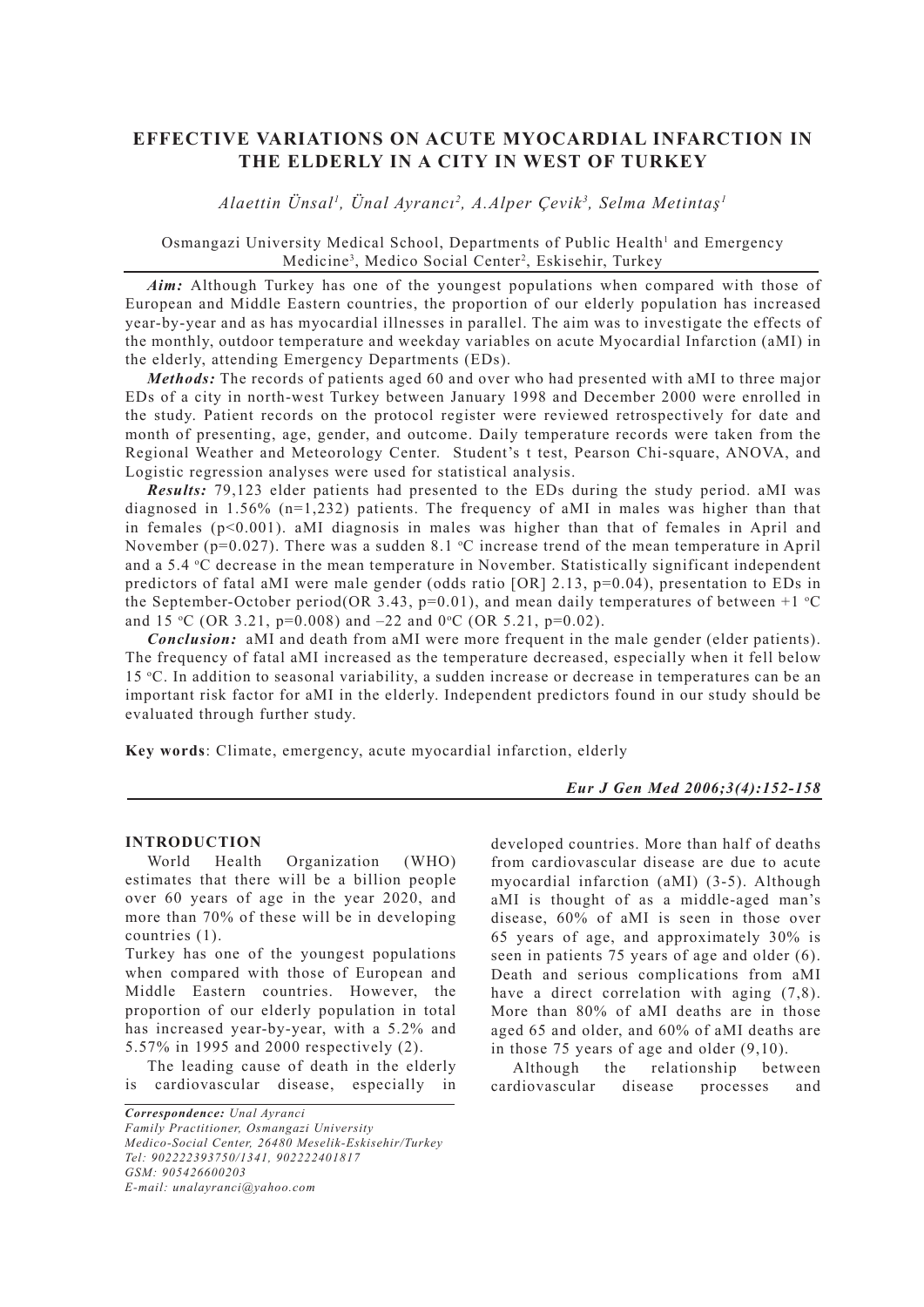environmental factors is not well identified, some studies have shown increased deaths from aMI related to the winter season (11-17). However, no relationship between outdoor temperature and aMI has been demonstrated (12,18). There is only limited data about the effects of temperature variations on aMI in the elderly, particularly in our country.

The study was undertaken to look for additional data that might support or refute the hypothesis that temperature, monthly, and weekday variations affect the prevalence of AMI, and mortality from AMI. The way to definitively answer this question would have been to look in a large registry containing all cases of aMI, such as in our study. Thus, the aim of this study was to investigate the association for the elderly between myocardial infarction and environmental factors such as seasonal and temperature variations on fatal aMIs in EDs.

# **MATERIAL AND METHODS**

## *Climatic characteristics in Eskisehir*

Eskisehir is under the effect of terrestrial climate in terms of its geography. The winter months are snowy, rainy and cold; the spring and autumn months are mild, cold and showery, while the summer months are sunny and hot. Mean yearly temperature is  $11.1 \text{ }^{\circ}\text{C}$ , with large temperature variations ranging from  $-1$  to  $+22$  <sup>o</sup>C between months.

## *Study population, data collection and procedure*

The entire patient records of all the secondary and tertiary healthcare hospitals' EDs located in the city of Eskisehir, North West of Turkey were retrospectively scanned in this study. These hospitals were comprised of the Hospital of Osmangazi University, the State Hospital, and the Hospital of the Social Insurance Association (SIA), having over 95% of the ED density in the city. The other two hospitals controlled by the State and SIA hospitals were excluded from the study since they are specific maternal hospitals.

In total, 608,528 general patients had visited the EDs of these three health institutions during the three-year-period, 79,123 (13.0%) of which had been made by elder patients. aMI was diagnosed in 1.56% (1,232/79,123) of the total elderly visits to EDs.

In this study, all recorded ED patients aged 60 and older as well as those having received a diagnosis of aMI in the EDs of three major hospitals between the dates of January 1st, 1998 and December 31st, 2000 were included in the study.

All the illnesses of the patients presenting to the EDs had been classified according to the International Statistical Classification of Diseases-10 (ICD-10) classification (19). Of all the patient records, those diagnosed with aMI were determined through scanning. All of the demographic characteristics of those diagnosed with aMI were recorded on a questionnaire. The questionnaire, designed by the researchers, was compromised of information related to the demographic characteristics of the elderly, such as age, gender, main diseases at admittance, and disposition decisions (attendance to the hospital, ED treatment and discharge, death in the ED, and death at attendance to the ED), deaths due to aMI, and the presenting date to the EDs (day/month/year) according to data registered on the protocol register (a kind of notebook approved by the health authority to register the characteristics of patients).

A patient with aMI attending to an ED was diagnosed by the following criteria: The existing symptoms consistent with aMI: elevated serum levels of cardiac enzymes, electrocardiography (ECG) findings coherent with aMI, and an interpretation and diagnosis by a cardiologist.

Daily mean temperatures received from the mean values of the daily measures were taken from the Regional Weather and Meteorology Center located in the city of Eskisehir.

## *Statistical Analysis*

Subtotals of the numbers of cases with aMI were calculated at monthly intervals for the 3-year-period. The total number of the cases occurring in each month, as well as for each day of the week, were calculated along with 95% confidence intervals (CIs) derived from the Poisson distribution, and a test for heterogeneity was applied.

Statistical analyses were performed using general linear modeling and variance analysis (ANOVA) to analyze the mean of the adjusted number of aMI cases. Factors in the model included months and days of the week. These analyses were performed separately for women and men. The F test from ANOVA determined the overall main effect of the season. If the finding was significant  $(p<0.05)$ , then the least significant difference test was used for post-hoc comparison of multiple means to determine which month and day of week were different. Coefficient correlation was calculated between the number of aMI cases and the daily temperature during the three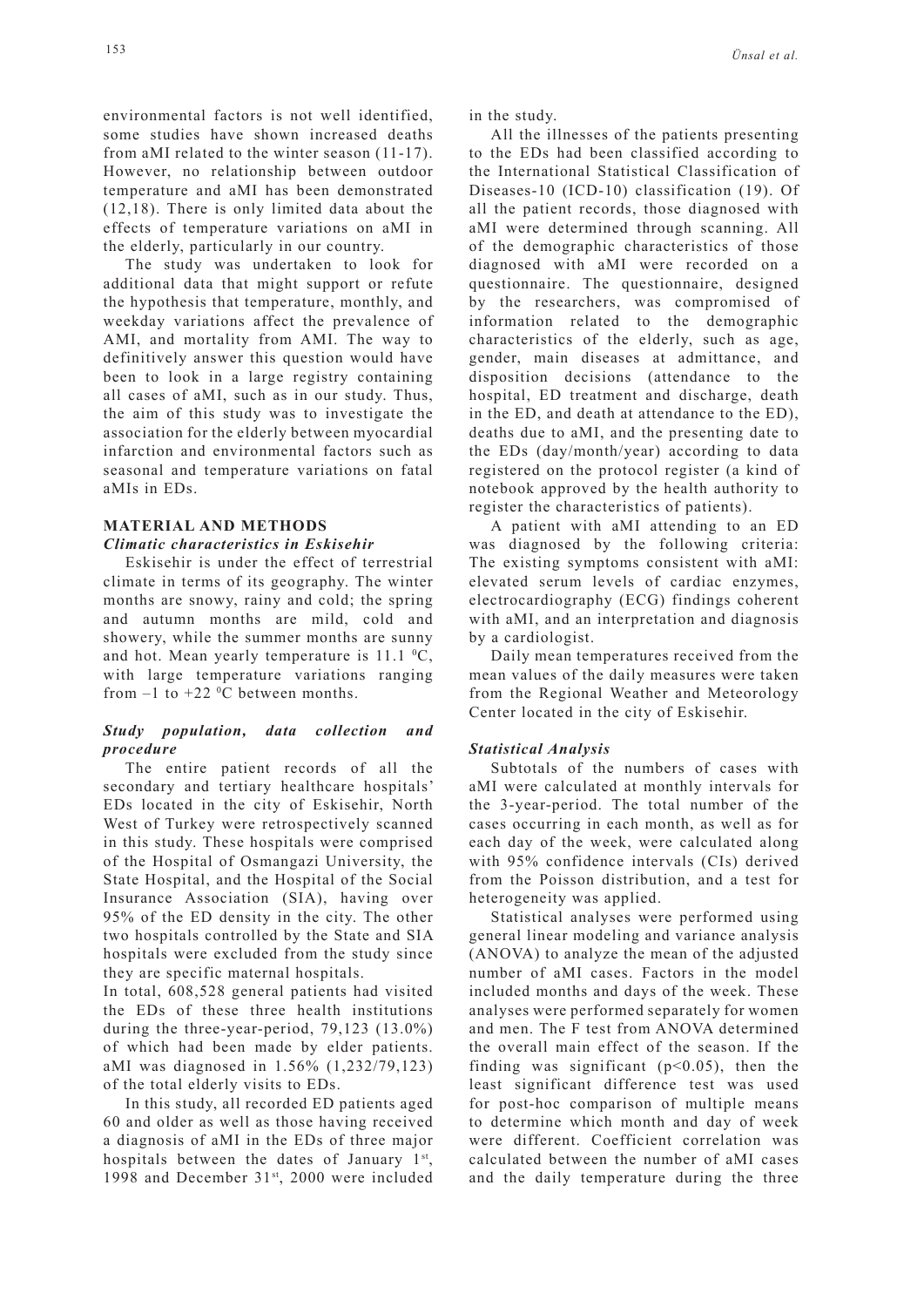

**Figure 1. Distribution of aMI diagnosis seen in males and females by months for 3 years** Statistically significant data between sexes by months: February x<sup>2</sup>=3.919, p=0.048; September x<sup>2</sup>=6.198, p=0.040 Test for heterogeneity in men  $x^2=21.04$ , DF=11, P<0.05. Test for heterogeneity in women  $x^2=8.06$ , DF=11, P>0.05.

years. Variations in frequency distributions within the study period were evaluated by Pearson Chi-Square. The importance of potential risk factors for mortality from AMI in EDs was assessed by adjusting logistic regression models.

The model contained gender (female, male), age (60-69,  $\geq$ 70), monthly intervals (January-February, March-April, May-June, July-August, September-October, November-December), and mean daily temperatures  $((-)22-0, (+)1-15, (+)16-22 \text{ in } ^\circ\text{C}))$  as was advised by the Regional Weather and Meteorology Center, in addition to days of week (Monday, the other days).

For each categorical variable the reference groups (female, <70 age of years, December-November, 22-16 <sup>o</sup>C, Monday) were selected and ORs were found.

#### *Written ethical approval*

The local authorities, those of the Osmangazi University School of Medicine, and the head doctors of the hospitals in Eskisehir, approved this study.

#### **RESULTS**

aMI was diagnosed in 1.56% (1,232/79,123) of the total elderly visits to EDs, namely 332 (1.47%) for the year 1998, 425 (1.53%) for 1999 and 475 (1.66%) for 2000. Of total aMI diagnosis, 802 (65.1%) were for men, and 430 (34.9%) for women, the difference was significant (p<0.001). The average age of the 1,232 aMI patients was 68.96±7.12 years, (range: 60-96 years). Although the average age of aMI in the female group  $(69.2 \pm 5.8)$ 

(min:62-max:96) was slightly higher than that of the other group  $(68.9\pm5.6 \text{ (min:}60\text{-}$ max:94), it revealed no significant difference  $(p>0.05)$ . The proportion of aMI cases in the age group 60-69 was higher than that in the age group of 70 and over (723 (58.7%) and 509 (41.3%), respectively) (p<0.001).

Distribution of aMI diagnosis seen in males and females by months for the 3 years is presented in Figure 1. The months where aMI cases were the most frequently seen were April and November.

When investigated whether aMI diagnosis changed according to months, it was seen that aMI diagnoses in males were significantly higher than females in the months of April and November (p<0.05) while higher in females than in males in the months of February and April  $(p>0.05)$ . In general, there was no difference between men and women by months  $(x^2=13.11, DF=11, P=0.29)$ . When men and women were compared by months in aMI diagmosis, it was seen that in February aMI diagnosis in women was higher than that of men  $(p<0.05)$ , however, in September aMI diagnosis in men was higher than that in women (p<0.05).

In our study, the mean temperature of the city during the 3-year-period was 10.96 $\pm$ 8.67 °C (from 22.60 °C to 29.60 °C). There was a prominent increase  $(8.1 \text{ }^{\circ}\text{C})$ and decrease  $(5.4 \text{ °C})$  in mean temperatures in April and November, respectively. There was no correlation between the mean daily temperature and the number of aMI cases by linear regression analysis  $(R^2=1\%, F=0.867,$  $p=0.352$ ).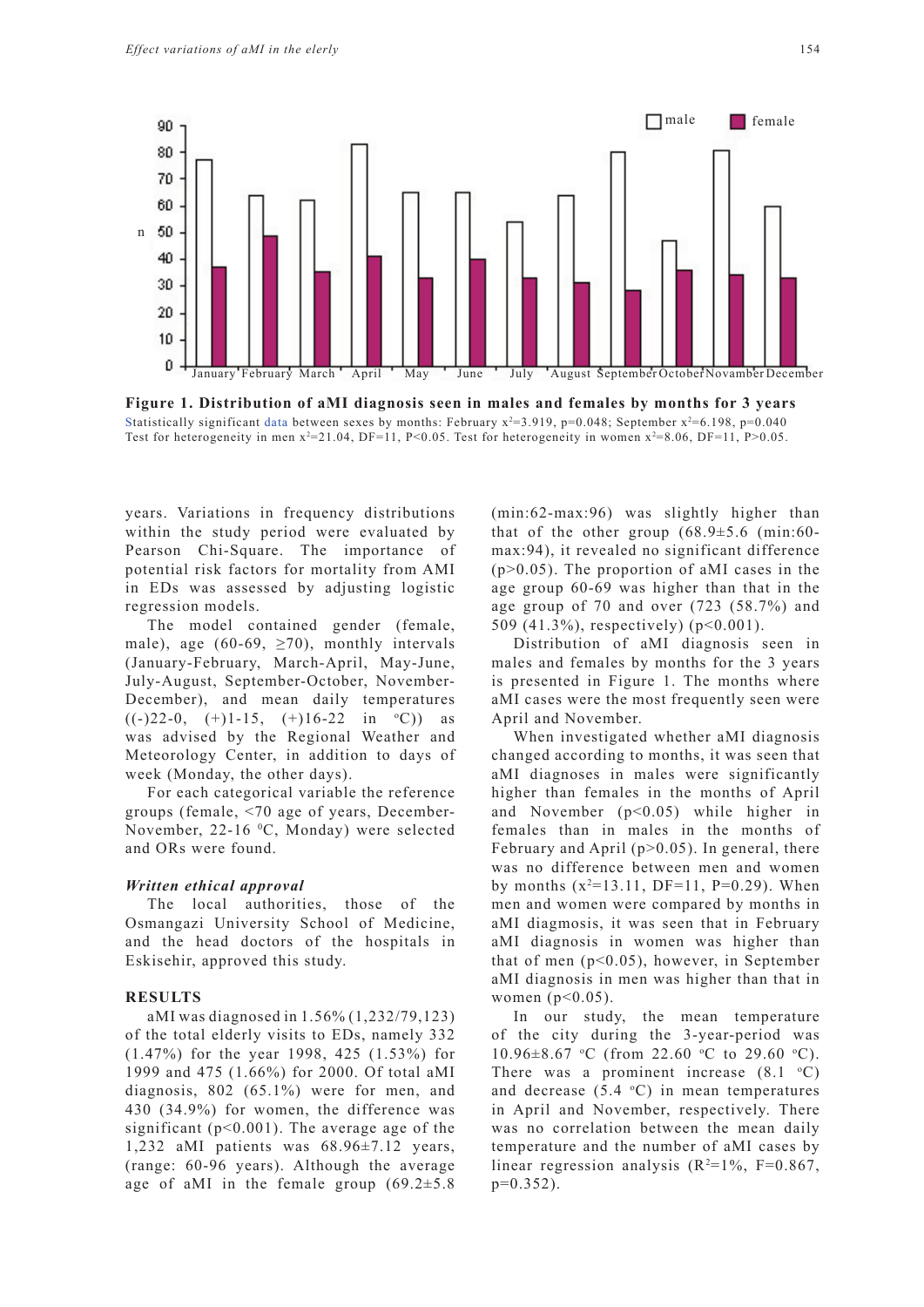| Variables              | Percentage of death | <b>OR</b> | 95% CI         | p     |
|------------------------|---------------------|-----------|----------------|-------|
|                        | from aMI            |           |                |       |
| Gender                 |                     |           |                |       |
| Female                 | $2.3\%$ (10/430)    | 1         |                |       |
| Male                   | $4.5\%$ $(36/802)$  | 2.13      | 1.04-4.39      | 0.04  |
| Age                    |                     |           |                |       |
| < 70                   | $3.2\% (23/723)$    | 1         |                |       |
| >70                    | $4.5\%$ (23/509)    | 0.65      | $0.35 - 1.18$  | 0.16  |
| Bi-monthly intervals   |                     |           |                |       |
| December-November      | $3.7\%$ (16/208)    |           |                |       |
| October-September      | $4.7\%$ (9/191)     | 3.43      | $1.31 - 8.97$  | 0.01  |
| August-July            | $1.6\%$ (3/182)     | 2.47      | $0.98 - 6.19$  | 0.54  |
| June-May               | $1.5\%$ (3/203)     | 3.46      | $0.86 - 13.9$  | 0.80  |
| April-March            | $3.2\%$ (7/221)     | 2.67      | $0.51 - 13.93$ | 0.24  |
| February-January       | $3.5\%$ (8/227)     | 1.13      | $0.45 - 2.87$  | 0.79  |
| Mean daily temperature |                     |           |                |       |
| $(+)$ 22-16 °C         | $1.8\%$ (7/379)     | 1         |                |       |
| $15-1 °C$              | $3.9\%$ $(28/714)$  | 3.21      | 1.36-7.53      | 0.008 |
| $0 - (-22 \degree C)$  | $7.9\%$ $(11/139)$  | 5.21      | 1.25-21.75     | 0.02  |

**Table 1. Distribution of independent variables on death from aMI by logistic regression model**

The relationship between the mean numbers of aMI cases and the days of the week by gender did not reveal any difference (Test for heterogeneity for males,  $x^2=9.43$ , DF=6, p>0.05; trends computed by variance analysis  $F=1.373$ ,  $p=0.222$  and the test for heterogeneity for females,  $x^2 = 8.626$ , df=6, p>0.05, trends computed by variance analysis,  $F=1.301$ ,  $p>0.05$ ). The mean number of aMI cases on Mondays was higher than other weekdays for males  $(t=2.08, p<0.05)$ (Unshown data).

The logistic regression model of the effects of the independent variables to predict death from aMI is shown in Table 1. In our study, it was found that the number of aMI cases who died in the EDs was 3.7% (46/1232).

The independent variables found to have significant effects according to the logistic regression model, performed to identify indicators of death from aMI, were as follows: gender (male), two months intervals (October-September), and mean daily temperature (15- 1 °C and 0-(-)22 °C).

The proportion of death from aMI was 2.13 times higher in males than in females  $(p<0.05)$ ; 3.43 times higher in the months of September-October than in the months of November-December (p<0.05), and 5.21 and 3.21 times higher at temperatures of  $15-1$  °C and  $0$ -(-) 22 °C, respectively ( $p$ <0.05, each one).

#### **DISCUSSION**

This small multicenter study describes the pattern of ED use by the elderly in three Turkish hospitals in the same city.

In this study, the proportion of aMI cases was found to be significantly more in males than in females (65.1% and 34.9%, respectively). This finding was consistent with previous study results showing that aMI diagnosis was seen more in males than in females (13,20). Krgovic et al (1999) found that, in common with our study, myocardial infarctions in 1192 patients were seen at a proportion of 61.9% in male patients and at 38.1% in female patients (20).

In previously conducted studies (21,22), although it was found that death rates from aMI in the aged did increase with age, in our study, no increase was found after the age of 70 when compared to age <70. One explanation for this could be that this study did not have as high a number of deaths from aMI deaths as those in other studies.

In the current study, there was no relationship between aMI and the months (p>0.05) for females, whereas in contrast April and November revealed the highest numbers of aMI cases in men  $(p<0.05)$ . As with the case in men, April and November demonstrated the highest numbers of aMI cases by sex  $(p>0.05)$ . These months also had large increase and decrease trends in temperature, suggesting that temperature variations could play an important role in provoking aMI. In some studies, although the months of January and March had the highest number of aMI cases, no other differences were revealed between aMI and months (18,23,24). This study shows that male patients are at a higher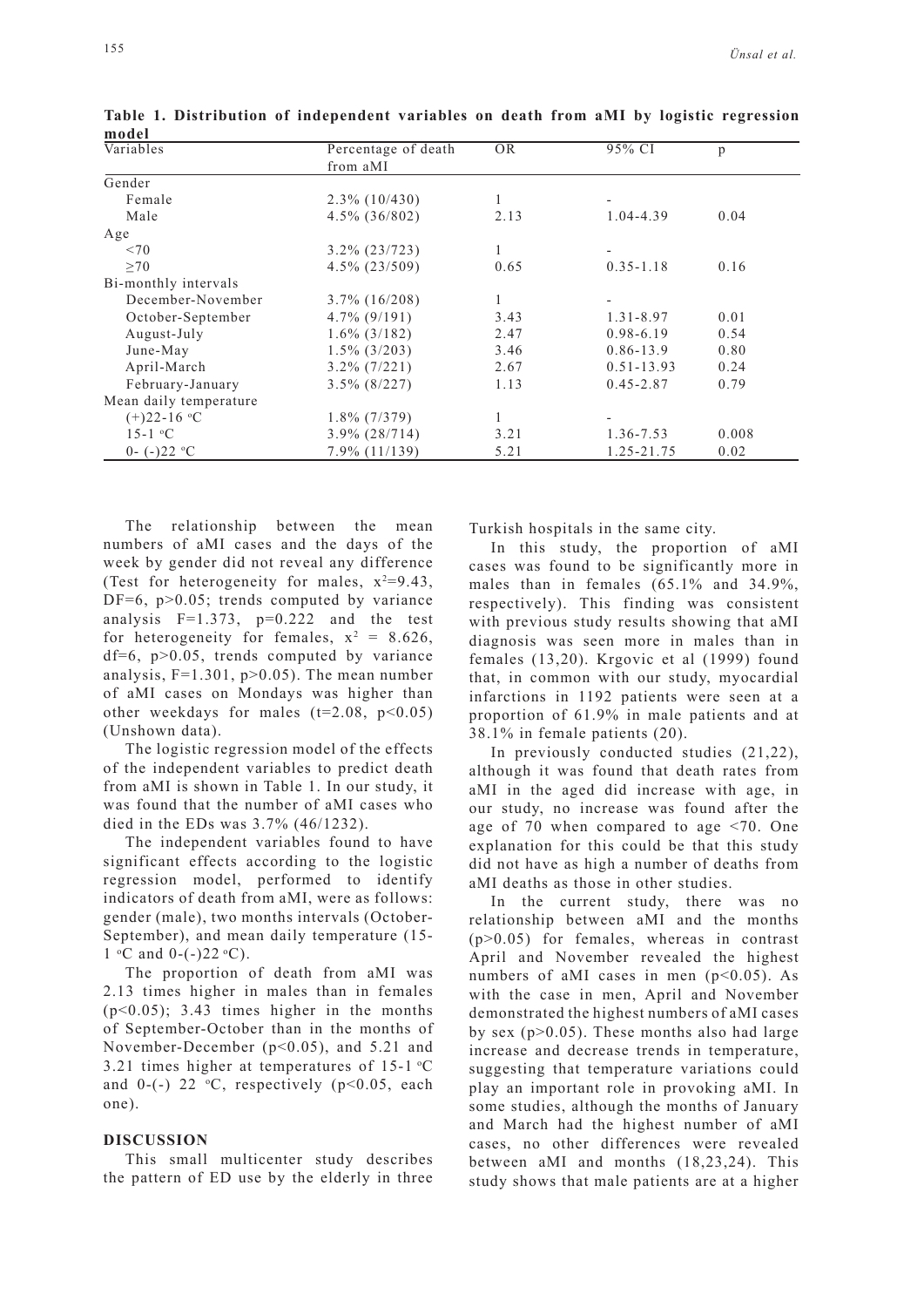risk compared to females.

In this study, there was no correlation between the mean daily temperature and the number of aMI cases by linear regression analysis  $(R^2=1\%, F=0.867, p=0.352)$ . This is consistent with another study (25) where weather conditions had been reported as not being a triggering factor for aMI. However, Thakur et al. showed that aMI cases did increase if temperatures were  $16 °C$  or less (26). Although lower temperatures did show with a corresponding increase in the number of aMI cases in our study, further study is necessary to prove any association between temperature and aMI.

 The proportion of death from aMI in this study was 3.21 and 5.21 times higher at temperatures of  $15-1$  °C and  $0-(-)22$ °C, respectively (p<0.05, each one), indicating that fatal aMI cases increase as mean daily temperature decreases. This finding is in line with other studies showing a linear increasing correlation between death from aMI and lower temperatures (27,28). This particularly demonstrates that in cold weather, patients with aMI and emergency services personnel should be vigilant.

There is a lot of literature available on the weekly distribution of cardiac events: with some researchers finding an increased risk on Mondays for aMI cases (18,27). Some authors reported that aMI cases in the beginning of the week were higher (15); whereas others indicated aMI cases peaked on other days of week, or that there was no significant weekly variation at all (29). In addition, Sunday was reported to have the lowest rate of aMI (16,24,30). In our study, there were no significant differences between weekdays and the number of aMI presentations in the overall group and in females. However, Monday had the highest frequency of aMI presentations in males. These results may be related to variations of stress levels on workdays, which tend to be weekdays, as reported in the literature (18).

Another important descriptor is the seasonal effect on aMI. In our study, the months where aMI cases were the most frequently seen were April and November (10.1% and 9.4%, respectively), followed by the months of January and February (9.3% and  $9.2\%$ , respectively) ( $p > 0.05$ ). In some studies related to the seasonal effect on aMI, it was found that aMI was more likely to occur in winter and spring than in other seasons of the year (31). Whether factors such as geographic latitude influence the pattern will always be questionable and the cause of the seasonal pattern of aMI cases is unclear (15,32,33). Several theories have been proposed to explain an increased prevalence of aMI cases in winter (15): Cold weather or a sudden change in the climate can increase arterial blood pressure (32,33), arterial spasm, platelet and red blood cell counts, blood viscosity (35), plasma fibrinogen, factor VII (33), and serum cholesterol levels (36). Concurrent infections during the winter months, particularly those involving the respiratory tract, have also been postulated as a trigger for acute cardiovascular events. Considering these findings and theories, further research is needed on the effect of seasons on aMI.

In conclusion, our data suggests that not only the winter season or a cold environment; but also a rapid increase or decrease in daily temperature can also trigger acute coronary events, meriting further study. Independent predictors that we have identified in this study should be evaluated with a prospective series, which captures all cases of aMI, including those presenting as sudden death or with atypical or no symptoms.

As the expected number of elderly in the community grows, we will also continue to see growth in the number of elderly patients in the ED. These larger numbers will place greater demands on ED staff since they require more time for placement in ED examination areas, attention to safety, and time and effort in the communication of the details of ED evaluation, management, and discharge instructions.

#### *Acknowledgments*

*We thank all the head doctors and emergency service chiefs of the hospitals who helped in reaching the data* 

## **REFERENCES**

- 1. Population ageing-A public health challenge. Fact Sheet N0 135, September 1998, Available at: http:// www.who.int/ inf-fs/en/fact 135.html. Accessed Jan 12 2005
- 2. Republic of Turkey UNICEF Collaboration Program, 2001-2005. The Report of Women and Children in Turkey. UNICEF. pp 3. December 2000
- 3. Mahon NG, O'rorke C, Codd MB, McCann HA, McGarry K, Sugrue DD. Hospital mortality of acute myocardial infarction in the thrombolytic era. Heart 1999;81:478-82
- 4. Pollard TJ. The acute myocardial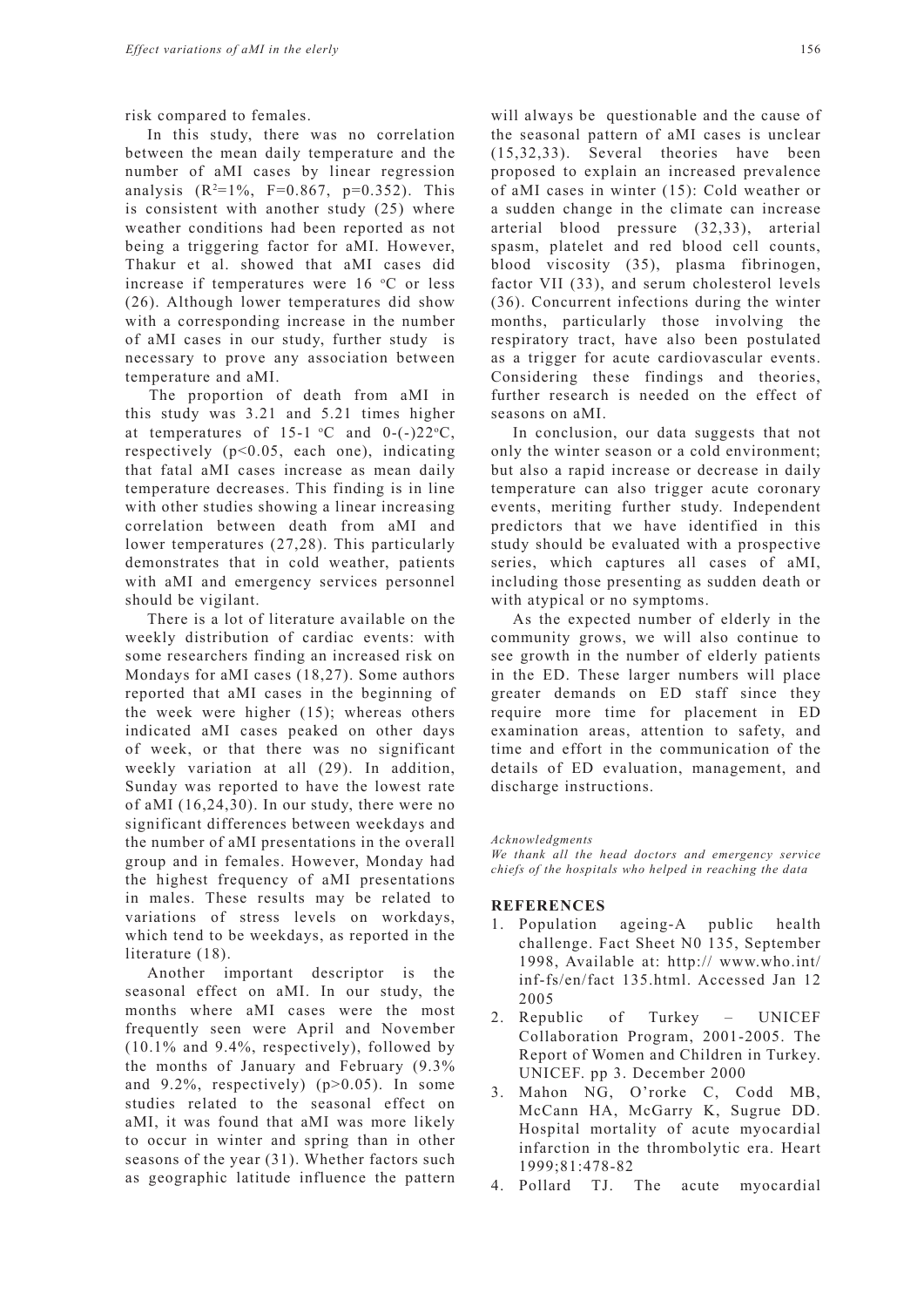infarction. Prim Care 2000;27:631-49

- 5. Sato H, Tateishi H, Uchida T. Acute myocardial infarction in the elderly. Jpn Circ J 1988;52:454-9
- 6. Graves EJ. National Hospital Discharge Survey: Annual Summary, 1990. Hyattsville, MD: National Center for Health Statistics, Public Health Service, Vital and Health Statistics. Series 13, no. 112, 1992
- 7. Lye M, Donnellan C. General Cardiology Heart disease in the elderly. Heart 2000; 84:560-6
- 8. Pathy MS. Clinical presentation of myocardial infarction in the elderly. Br Heart J 1967;29:190-9
- 9. Gillum RF. Trends in acute myocardial infarction and coronary heart disease death in the United States. J Am Coll Cardiol 1993;23:1273-7
- 10. Gurwitz JH, Osganian V, Goldberg RJ, Chen ZY, Gore JM, Alpert JS. Diagnostic testing in acute myocardial infarction. Am J Epidemiol 1991;134:948-57
- 11. Douglas AS, Dunnigan MG, Allan TM, Rawles JM. Seasonal variation in coronary heart disease in Scotland. J Epidemiol Community Health 1995;49: 575–82
- 12. Enquselassie F, Dobson AJ, Alexander HM, Steele PL. Seasons, temperature, and coronary disease. Int J Epidemiol 1993;22:632–6
- 13. Pan WH, Li LA, Tsai MJ. Temperature extremes and mortality from coronary heart disease and cerebral infarction in elderly Chinese. Lancet 1995;345:353–5
- 14. Anderson TW, LeRiche WH. Cold weather and myocardial infarction. Lancet 1970; 1:291–6
- 15. Marchant B, Ranjadayalan K, Stevenson R, Wilkinson P, Timmis AD. Circadian and seasonal factors in the pathogenesis of acute myocardial infarction: the influence of environmental temperature. Br Heart J 1993;69:385-7
- 16. Nicolau GY, Haus E, Popescu M, Sackett-Lundeen L, Petrescu E. Circadian, weekly, and seasonal variations in cardiac mortality, blood pressure, and catecholamine excretion. Chronobiol Int 1991;8:149-59
- 17. Ornato JP, Siegel L, Craren EJ. Increased incidence of cardiac death attributed to acute myocardial infarction during winter. Coron Artery Dis 1990;1:199-203
- 18. Spielberg C, Falkenhahn D, Willich SN, Wegscheider K, Voller H. Circadian,

day-of-week, and seasonal variability in myocardial infarction: comparison between working and retired patients. Am Heart J 1996;132:579–85

- 19. World Health Organization. International statistical classification of diseases and health-related problems. 10th rev. Geneva: WHO; 1992
- 20. Krgovic J, Orozovic V, Gligic B et al. Myocardial reinfarction. Vojnosanit Pregl 1999;56:263-8
- 21. Williams BO, Begg TB, Semple T, McGuinness JB. The elderly in coronary care unit. Br Med J 1976;2:451-3
- 22. Wang SW, Ren GC, Shio SF, Yu SY, Zhen FY. Acute myocardial infarction in elderly Chinese. Jpn Heart J 1988;29: 301-7
- 23. Spencer FA, Goldberg RJ, Becker RC, Gore JM. Seasonal Distribution of Acute Myocardial Infarction in the Second National Registry of Myocardial Infarction. J Am Coll Cardiol 1998;31: 1226-33
- 24. Ku CS, Yang CY, Lee WJ, Chiang HT, Liu CP, Lin SL. Absence of a seasonal variation in myocardial infarction onset in a region without temperature extremes. Cardiology 1998;89:277-82
- 25. Gnecchi Ruscone T, Crosignani P, Micheletti T, Sala L, Santomauro D. Meteorological influences on myocardial infarction in the metropolitan area of Milan. Int J Cardiol 1985;9:75-80
- 26. Thakur CP, Anand MP, Shahi MP. Cold weather and myocardial infarction. Int J Cardiol 1987;16:19-25
- 27. Ohlson CG, Bodin L, Bryngelsson IL, Helsing M, Malmberg L. Winter weather conditions and myocardial infarctions. Scand J Soc Med 1991;19:20-5
- 28. Mannino JA, Washburn RA. Environmental temperature and mortality from acute myocardial infarction. Int J Biometeorol 1989;33:32-5
- 29. Beard CM, Fuster V, Elveback LR. Daily and seasonal variation in sudden cardiac death, Rochester, Minnesota, 1950-1975. Mayo Clin Proc 1982;57:704-6
- 30. Chiang HT, Lin SL, Ku CS, Liu CP. Circadian and weekly variations in pain onset of acute myocardial infarction. Zhonghua Yi Xue Za Zhi Taipei 1999; 62: 334-40
- 31. Stender M, Hense HW, Doring A, Keil U. Seasons, temperature and coronary disease. Int J Epidemiol 1993;22:632-6
- 32. Woodhouse PR, Khaw KT, Plummer M.